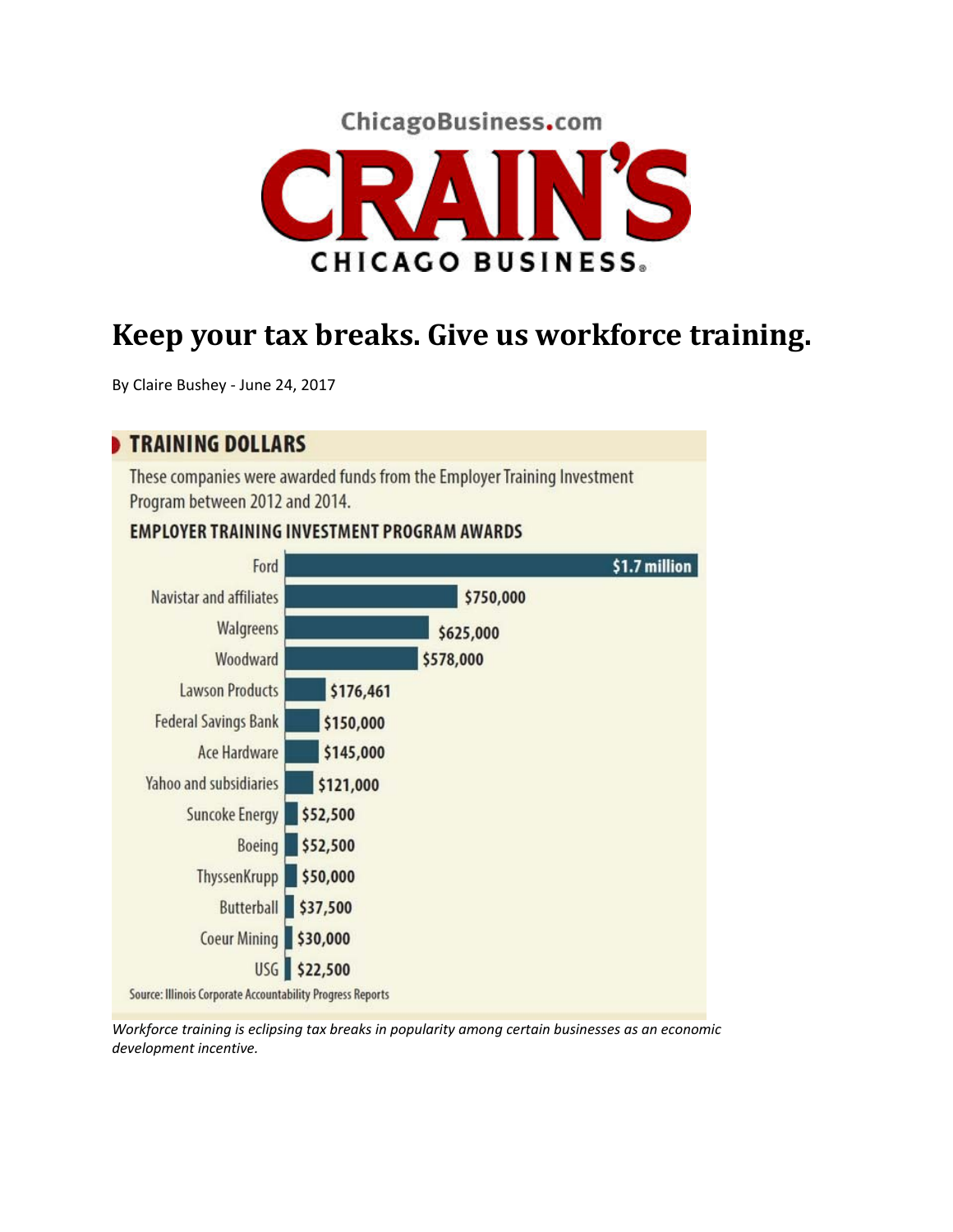"What I'm seeing over the last year, absolutely the workforce conversation is one of the top questions," says Erik Brejla, assistant deputy director for regional economic development at the Illinois Department of Commerce & Economic Opportunity.

Economic development specialists say manufacturers and IT companies are leading the shift in the last three to five years as they struggle to recruit the skilled workers they need. For these types of companies, "training assistance is the No. 1 request," says Jenny Massey, co-founder and president of FairWinds Advisors, a Fishers, Ind.‐based site selection and incentive consultancy.

But Illinois, which has long boasted a skilled workforce, doesn't offer training incentives for businesses considering a move here. Southeastern states, which had more ground to make up in this area, comprise the vanguard. Many train workers for free under the banner of programs with similar-sounding names: ReadySC in South Carolina, LED FastStart in Louisiana, Quick Start in Georgia. In 2016, Georgia's program trained an estimated 47,000 workers. **Caterpillar** and **Baxalta** have both used Georgia's program in the last four years.

Illinois does offer dollarsto companiesto train workers, but only businessesthat are already here can take advantage. The Employer Training Investment Program, first authorized by Illinois legislators in 1992, has been **used in the past five years** by Boeing, Ford, **Navistar,** Walgreens and **USG.**

Incentives aren't the only way to entice businesses to settle in Illinois, and Brejla points to the Department of Commerce's expertise in connecting companies to local resources, for training and otherwise. "I work with the tools that are given to me by the General Assembly," he says. "The more tools that the General Assembly can provide me, the more we can do out there."

Manufacturers have sounded the alarm for **at least half a decade** that they cannot find workers with the skills they need. Despite **the lamented shortage,** industry wages have grown slowly, up just 23 percent over the last decade in Illinois to an average of \$20.23 an hour. Employers also can be reluctant to shoulder the time and expense of training workers themselves. That's been fueling the attraction of workforce training incentives.

The incentives in the Southeast, often tailored to meet the needs of individual businesses, allow companies to avoid the cost of training employees, says Alexander Frei, a senior managing director with the business incentives practice in the Chicago office of Cushman & Wakefield. There hasn't been the need to develop similar programs in Illinois because "why would the state devote more funding to something where they know that the (skilled workforce) is already there?"

But as the labor market tightens nationally and it becomes necessary to pull in more workers, states with "well‐oiled" training programs may fare better, he says.